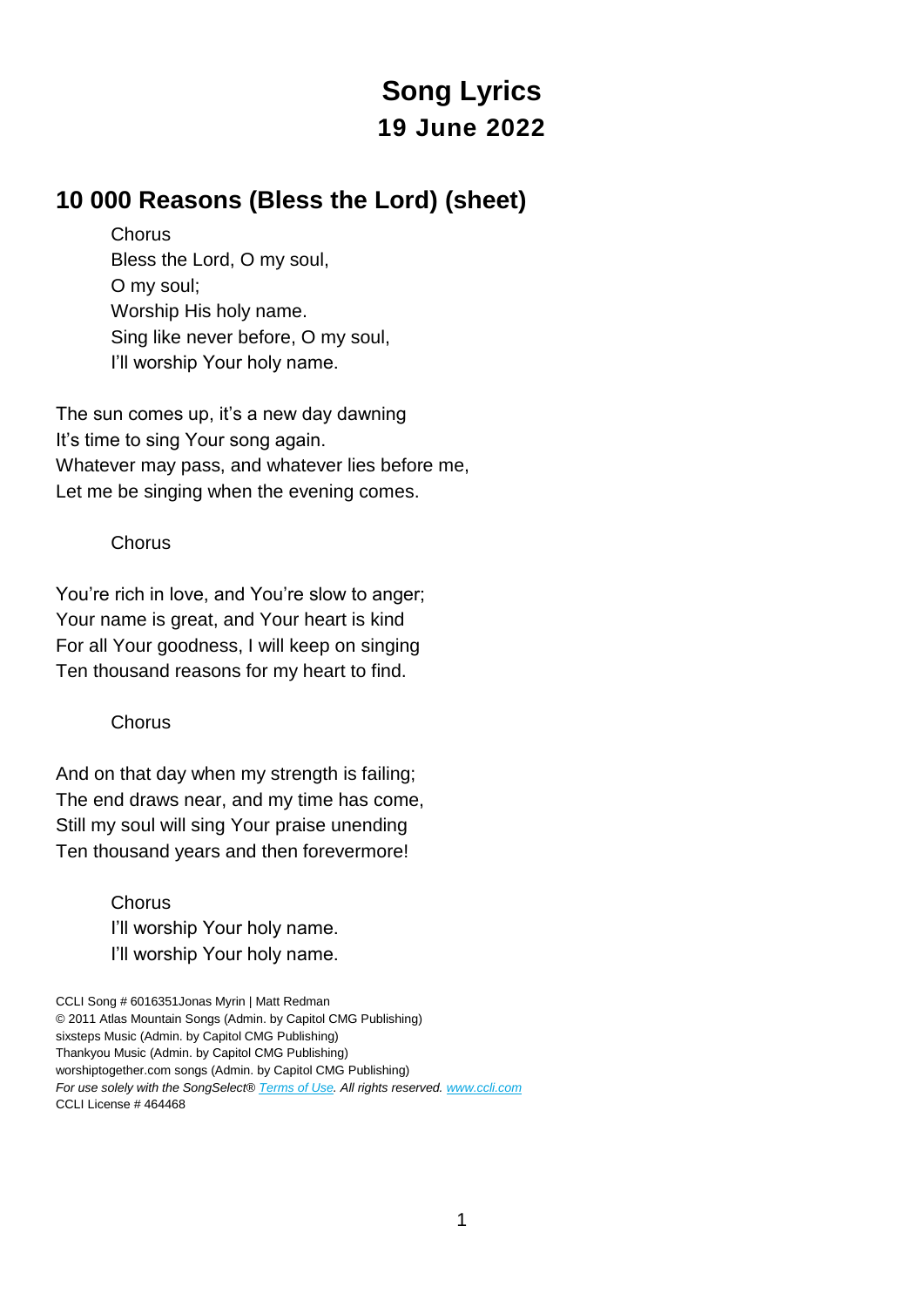## **As We Gather (1018)**

As we gather may your spirit work within us, As we gather may we glorify your name, Knowing well that as our heart begin to worship, We'll be blessed because we came, We'll be blessed because we came

CCLI Song # 35469 Mike Fay | Tom Coomes © 1981 CCCM Music (Admin. by Brentwood-Benson Music Publishing, Inc.) Universal Music - Brentwood Benson Publishing (Admin. by Brentwood-Benson Music Publishing, Inc.) Remaining portion is unaffiliated For use solely with the SongSelect® Terms of Use. All rights reserved. www.ccli.com CCLI License # 464468

## **Only In God (1035)**

Only in God is my soul at rest In Him comes my salvation He only is my Rock My strength and my salvation

> **Chorus** My stronghold my Savior I shall not be afraid at all My stronghold my Savior I shall not be moved Only in God is my soul at rest In Him comes my salvation

Only in God is found safety When my enemy pursues me Only in God is found glory When I am found meek and found lowly

> **Chorus** Only in God is my soul at rest In Him comes my salvation

CCLI Song # 14521

John Michael Talbot

© 1980 Troubadour For The Lord Music (admin. in the U.S. by Music Services and elsewhere in the world by Capitol CMG Publishing). All Rights Reserved. International Copyright Secured.

*For use solely with the SongSelect® [Terms of Use.](https://songselect.ccli.com/about/termsofuse) All rights reserved. [www.ccli.com](http://www.ccli.com/)* CCLI License # 464468